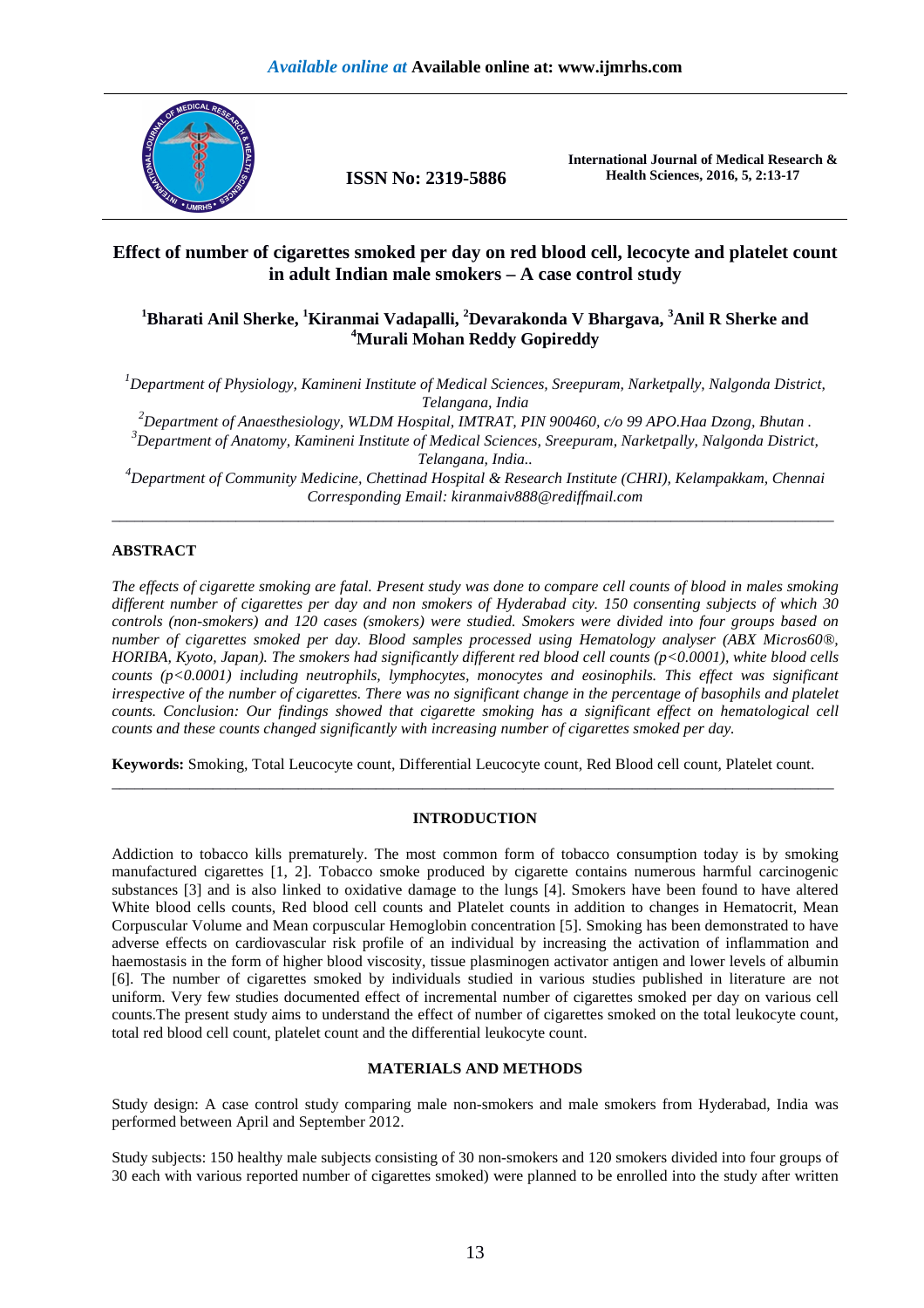informed consent. Male subjects consenting to participate in study were sequentially assessed for suitability to be included in the study. All prospective study subjects reported their age, comorbidities (including thyroid disease), concurrent medications, present smoking status, recent blood donation or transfusion (< 6 months) and the total number of cigarettes presently being smoked per day on a pre-specified bilingual format. Based on the reported data, 30 non-smokers and 120 smokers (were sequentially included in the study. All subjects who reported any comorbidity including diabetes, primary hypertension or concurrent medication for any comorbidity or recent history of blood transfusion/donation (< 6months) were excluded from the study. Hence five groups of male study subjects were identified as follows:

*\_\_\_\_\_\_\_\_\_\_\_\_\_\_\_\_\_\_\_\_\_\_\_\_\_\_\_\_\_\_\_\_\_\_\_\_\_\_\_\_\_\_\_\_\_\_\_\_\_\_\_\_\_\_\_\_\_\_\_\_\_\_\_\_\_\_\_\_\_\_\_\_\_\_\_\_\_\_*

Group A – Non smokers (Controls) Group  $B -$  Smokers (1 to 5 cigarettes per day) Group C - Smokers (6 to 10 cigarettes per day) Group D - Smokers  $(11 – 20$  cigarettes per day) Group E - Smokers (more than 20 cigarettes per day)

Study procedure: After obtaining written informed consent, a total of 5 ml of venous blood sample was collected from all study subjects in the morning between 8am and 11am after a period of fasting of atleast 10 hours. All blood samples were collected in EDTA Vacutainers (Plastic Whole blood tube with spray-coated K2EDTA, BD ® Vacutainer, Becton Dickinson and Company, New Jersey, USA). All samples were processed using Hematology analyser (ABX Micros60®, HORIBA, Kyoto, Japan). The following blood parameters from the Haematology analyser results were tabulated and statistically analysed.

- (a) Total Leukocyte count (WBC) (per cu.mm)
- (b) Differential Leukocyte count(Neutrophils, Lymphocytes, Monocytes, Eosinophils and Basophils) (%)
- (c) Total Red blood cell count (RBC) (x  $10^5$  per cu.mm)
- (d) Platelet count  $(x 10^5$  per cu.mm)

Statistical analysis: All data was tabulated in Microsoft Excel worksheets. Data was analysed using WinPepi statistical software (7). Continuous data were presented as Mean ± SD. Statistical significance of difference in the mean values was tested by independent sample t-test. A p value of less than 0.05 was considered statistically significant.

#### **RESULTS**

A total of 150 adult males were included in the study, of which 30 were non-smokers and 120 were smokers. There was no statistically significant difference in the baseline characteristics between non-smokers and smokers (Age (in years):  $27.5 \pm 5.76$  vs  $28.1 \pm 3.37$  p = 0.458).

Comparison between Non Smokers and Smokers: Smokers demonstrated statistically significantly different haematological cell counts (except Basophils and Platelet counts) when compared to Non-smokers (Table 1).

**Table 1. Comparison of Haematological parameters between Controls (Non-smokers) (n = 30) and Cases (Smokers) (n=120).** 

| <b>Blood cell count</b>              | Non smokers<br>(Controls) | <b>Smokers</b><br>(Cases) | p value  |
|--------------------------------------|---------------------------|---------------------------|----------|
|                                      | <b>Mean</b> tSD           | <b>Mean</b> tSD           |          |
|                                      | $(n = 30)$                | $(n = 120)$               |          |
| <b>RBC</b>                           | $5.5 \pm 0.29$            | $6.18 \pm 0.54$           | < 0.0001 |
| $(x 105$ per cu.mm)                  |                           |                           |          |
| <b>WBC</b> count                     | 6668.75±1130.62           | 9103.75±1551.8            | < 0.0001 |
| (per cu.mm)                          |                           |                           |          |
| Neutrophils $(\% )$                  | 59.48±2.84                | $62.06{\pm}4.2$           | 0.002    |
| $Lymphocytes(\% )$                   | $31.21 \pm 2.52$          | 28.35±3.94                | < 0.0001 |
| Monocytes $\left(\frac{9}{6}\right)$ | 4.89±0.91                 | $3.91 \pm 1.22$           | < 0.0001 |
| Eosinophils $(\% )$                  | $4.2 \pm 1.19$            | $5.54 \pm 1.05$           | < 0.0001 |
| $Basophils(\% )$                     | $0.23 \pm 0.42$           | $0.13 \pm 0.33$           | 0.163    |
| <b>Platelet count</b>                | 266870±42090.05           | 274562.5±49696.18         | 0.390    |

Comparison between Controls (Non-smokers) and Cases (Smokers): When compared to Non-smokers, WBC count and RBC count were significantly higher among all sub–groups of smokers with different number of cigarettes smoked per day. However, the Platelet count showed no difference between smokers and non-smokers, except in subjects who smoked more than 20 cigarettes per day (Table 2).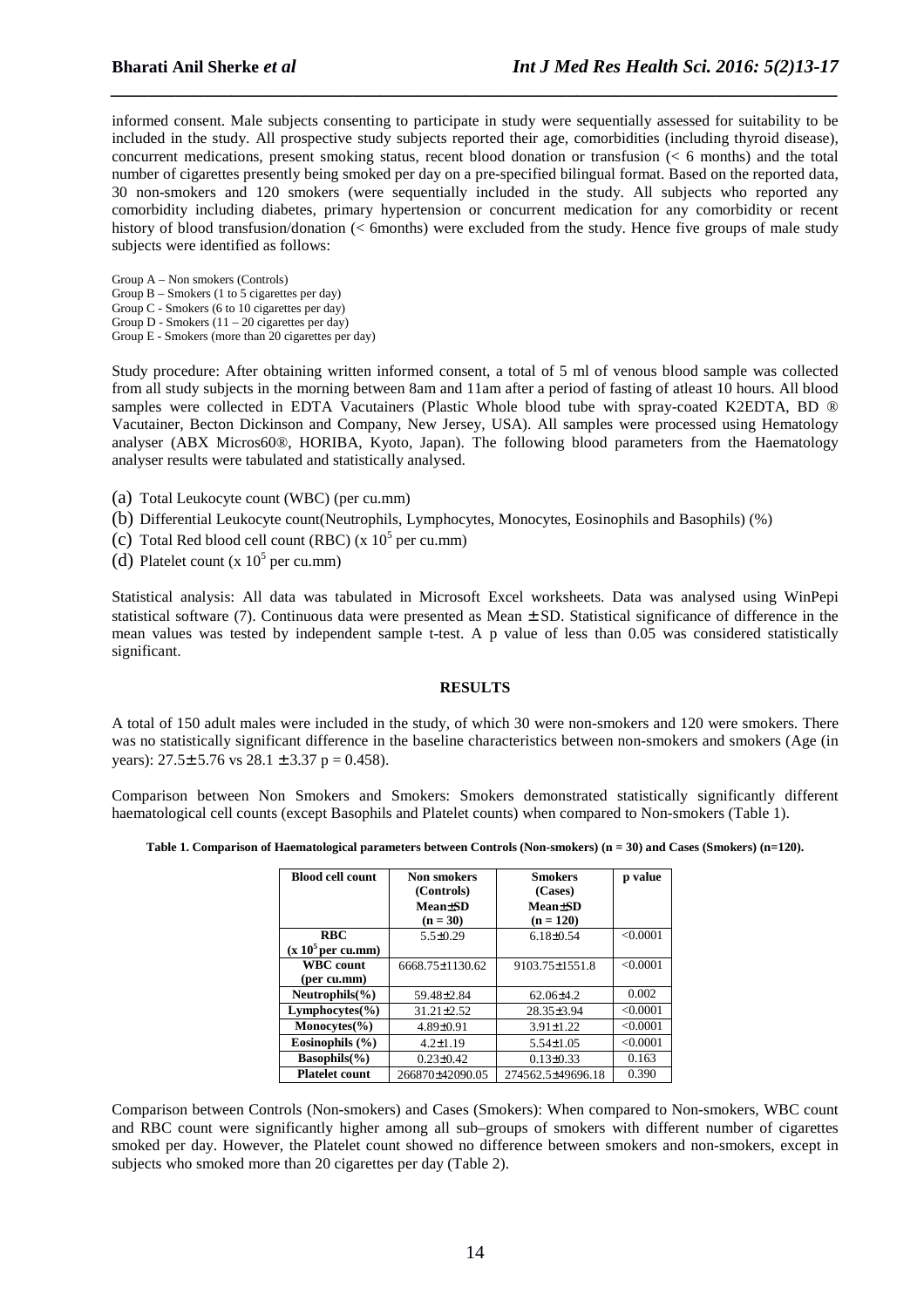**Table 2 Comparison of RBC count, WBC count and Platelet count between Controls (Non-smokers) and four groups of Cases (Smokers) with different number of cigarettes smoked per day. (n = 30 in each group)** 

*\_\_\_\_\_\_\_\_\_\_\_\_\_\_\_\_\_\_\_\_\_\_\_\_\_\_\_\_\_\_\_\_\_\_\_\_\_\_\_\_\_\_\_\_\_\_\_\_\_\_\_\_\_\_\_\_\_\_\_\_\_\_\_\_\_\_\_\_\_\_\_\_\_\_\_\_\_\_*

| <b>Study</b>                 | <b>RBC</b> Count    |          | <b>WBC</b> count     |         | <b>Platelet count</b> |         |
|------------------------------|---------------------|----------|----------------------|---------|-----------------------|---------|
| <b>Parameters</b>            | $(x 105$ per cu.mm) |          | (per cu.mm)          |         | (per cu.mm)           |         |
| <b>Subject groups</b>        | Mean±SD             | p value  | Mean <sup>+</sup> SD | p value | $Mean \pm SD$         | p value |
| <b>Group A</b>               | $5.5 \pm 0.29$      |          | 6668.75±1130.62      |         | 266870±42090.05       |         |
| (Non-Smokers)                |                     |          |                      |         |                       |         |
| (Controls)                   |                     |          |                      |         |                       |         |
| Group B (Cases)              | $5.93\pm0.29$       | < 0.0001 | 7429.0±1155.63       | 0.013   | 254150±50862.06       | 0.296   |
| $(1-5$ cigarettes per day)   |                     |          |                      |         |                       |         |
| Group C (Cases)              | $6.04\pm0.49$       | < 0.0001 | 9452.0±1043.2        | <0.0001 | 282450±52724.18       | 0.211   |
| $(6-10$ cigarettes per day)  |                     |          |                      |         |                       |         |
| Group D (Cases)              | $6.26 \pm 0.47$     | < 0.0001 | $9505.5 \pm 774.6$   | <0.0001 | 283700±52631.88       | 0.177   |
| $(11-20$ cigarettes per day) |                     |          |                      |         |                       |         |
| Group E (Cases)              | $6.51 \pm 0.68$     | < 0.0001 | 10028.5±1684.83      | <0.0001 | 287950±39087.58       | 0.049   |
| $(> 20$ cigarettes per day)  |                     |          |                      |         |                       |         |

Neutrophils, Lymphocytes, and Eosnophils were detected to be significantly higher in blood counts among Smokers when compared to non-smokers. With the increase in the number of cigarettes smoked per day (Group B to Group E), Neutrophils increased progressively while lymphocytes reduced (Table 3).

**Table 3 Comparison of Neutrophils (%) and Lymphocytes (%) between Controls (Non-smokers) and four groups of Cases (Smokers)**  with different number of cigarettes smoked per day. (n = 30 in each group)

| <b>Subject groups</b>        | <b>Neutrophils</b><br>(as percentage) |         | Lymphocytes<br>(as percentage) |          |  |
|------------------------------|---------------------------------------|---------|--------------------------------|----------|--|
|                              | Mean±SD                               | p value | Mean±SD                        | p value  |  |
| <b>Group A</b>               | 59.48 ± 2.84                          |         | $31.21 \pm 2.52$               |          |  |
| (Non-Smokers)                |                                       |         |                                |          |  |
| (Controls)                   |                                       |         |                                |          |  |
| Group B (Cases)              | $60.9{\pm}3.68$                       | 0.100   | $29.4 \pm 3.39$                | 0.22     |  |
| $(1-5$ cigarettes per day)   |                                       |         |                                |          |  |
| Group C (Cases)              | $61.65 + 4.97$                        | 0.042   | $27.40 + 4.92$                 | < 0.0001 |  |
| $(6-10$ cigarettes per day)  |                                       |         |                                |          |  |
| Group D (Cases)              | $62.6 \pm 3.7$                        | 0.001   | $28.5 \pm 3.98$                | 0.003    |  |
| $(11-20$ cigarettes per day) |                                       |         |                                |          |  |
| Group E (Cases)              | $63.10 + 4.3$                         | <0.0001 | $28.1 \pm 3.32$                | < 0.0001 |  |
| $(> 20$ cigarettes per day)  |                                       |         |                                |          |  |

Monocytes were reduced significantly among smokers when compared to non-smokers. With increasing in the number of cigarettes smoked per day (Group B to Group E), Monocytes decreased while Eosniophils increased progressively (Table 4). There was no significant change in percentage of Basophils among Smokers when compared to non-smokers (Table 4).

**Table 4 Comparison of Monocytes (%), Eosinophil (%) and Basophils (%) between Controls (Non-smokers) and four groups of Cases (Smokers) with different number of cigarettes smoked per day. (n = 30 in each group)** 

| Subject groups               | <b>Monocytes</b>     |          | Eosinophil      |         | <b>Basophils</b> |         |
|------------------------------|----------------------|----------|-----------------|---------|------------------|---------|
|                              | (as percentage)      |          | (as percentage) |         | (as percentage)  |         |
|                              | Mean <sup>+</sup> SD | p value  | $Mean \pm SD$   | p value | Mean±SD          | p value |
| <b>Group A</b>               | $4.89 \pm 0.91$      |          | $4.2 \pm 1.19$  |         | $0.23 \pm 0.42$  |         |
| (Non-Smokers)                |                      |          |                 |         |                  |         |
| (Controls)                   |                      |          |                 |         |                  |         |
| Group B (Cases)              | $4.2 \pm 1.36$       | 0.024    | $5.35 \pm 1.13$ | <0.0001 | $0.15 \pm 0.36$  | 0.432   |
| $(1-5$ cigarettes per day)   |                      |          |                 |         |                  |         |
| Group C (Cases)              | $4.00 \pm 0.91$      | < 0.0001 | $5.50 \pm 1.27$ | <0.0001 | $0.20 \pm 0.41$  | 0.781   |
| $(6-10$ cigarettes per day)  |                      |          |                 |         |                  |         |
| <b>Group D</b> (Cases)       | $3.95 \pm 1.5$       | 0.005    | $5.60 \pm 0.82$ | <0.0001 | $0.05 \pm 0.22$  | 0.042   |
| $(11-20$ cigarettes per day) |                      |          |                 |         |                  |         |
| Group E (Cases)              | $3.5 \pm 1.0$        | 0.017    | $5.7 \pm 0.97$  | <0.0001 | $0.10 \pm 0.30$  | 0.173   |
| $(> 20$ cigarettes per day)  |                      |          |                 |         |                  |         |

#### **DISCUSSION**

Smoking causes alterations in various haematological parameters (4, 5, 8, 9). Various studies in literature have compared haematological parameters of smokers and non-smokers (4, 5, 8, 9). Robust scientific evidence exists to support relationship between smoking and cardiovascular illness, cancer or chronic obstructive pulmonary disease. Endothelial injury (10), progression of coronary plaque (11) and dyslipidemia (12) have been described as adverse effects of smoking. Changes in RBC counts (13), Platelet count, platelet parameters (14), Mean corpuscular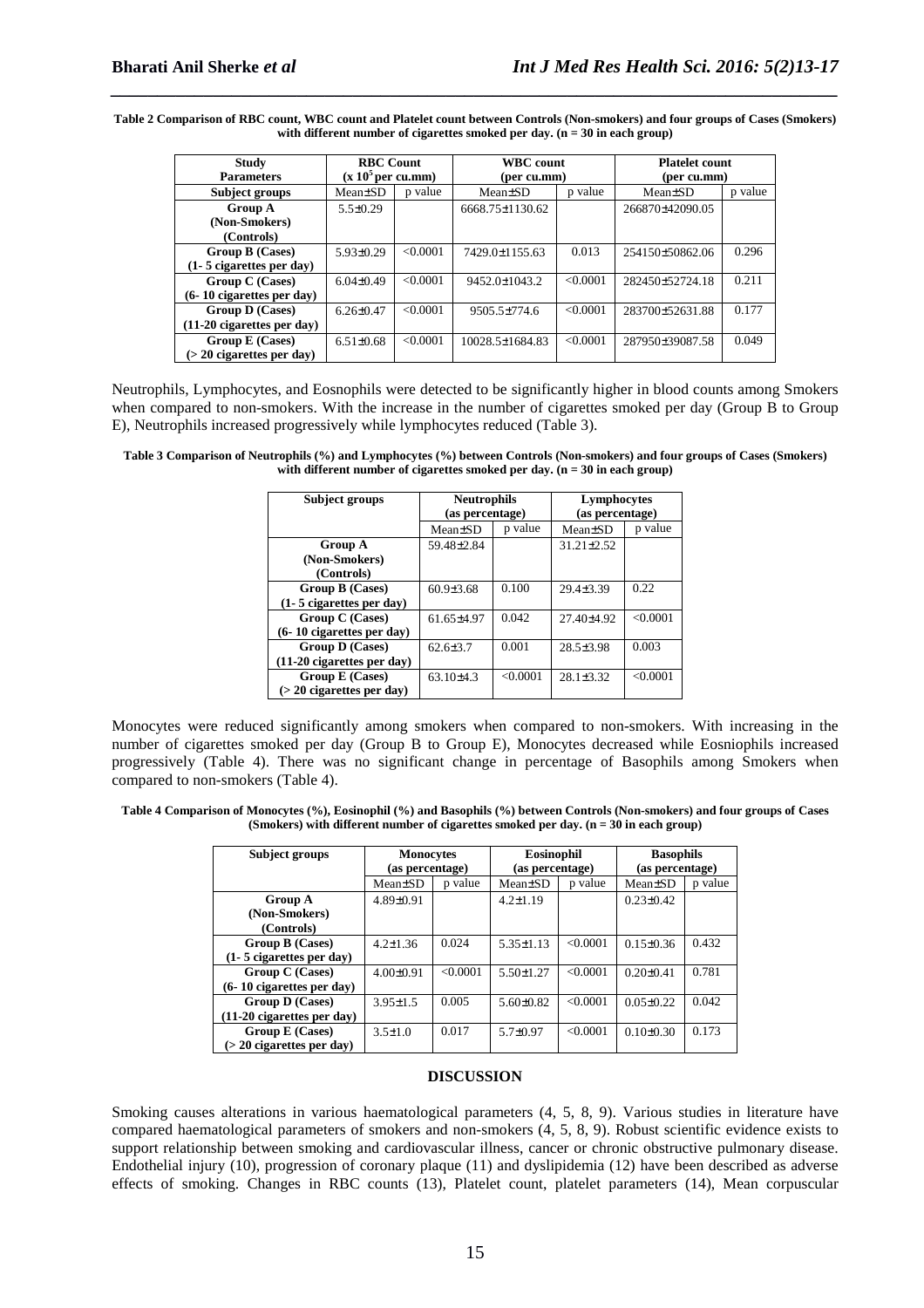Volume, Mean Corpuscular haemoglobin, Red cell distribution width (5) have been reported in literature. However, the literature reporting the effects of different number of cigarettes smoked per day on differential leucocyte count is limited.

*\_\_\_\_\_\_\_\_\_\_\_\_\_\_\_\_\_\_\_\_\_\_\_\_\_\_\_\_\_\_\_\_\_\_\_\_\_\_\_\_\_\_\_\_\_\_\_\_\_\_\_\_\_\_\_\_\_\_\_\_\_\_\_\_\_\_\_\_\_\_\_\_\_\_\_\_\_\_*

The present study enrolled adult male subjects reporting to be smoking different number of cigarettes per day to understand the changes in various haematological parameters with increasing number of cigarettes smoked per day. When compared to assessment by pack-years, current smoking habit has a stronger effect on WBC count (18). Specifically, in this study, changes in differential leucocyte count were studied among smokers when non-smokers were used as controls for comparison.

Effect on RBC count: RBC count has been found to be increased even with minimal amounts of smoking among adult males compared to non-smokers (p<0.0001). This is consistent with published reports (13). Increased RBC count along with WBC count leads to poor blood flow, increased viscosity and enhanced coagulability (16).

Effect on WBC count: WBC count is a commonly evaluated haematological parameter. It is a simple marker for endothelial injury (5). We found that WBC count was higher among smokers, irrespective of the number of cigarettes smoked per day, when compared to non-smoker controls (p<0.0001). This is in agreement with published literature (5, 9). In addition, WBC count increased progressively with the increase in number of cigarettes smoked per day. The mechanism for the increase in WBC count is attributed to the inflammatory effects of cigarette smoke on bronchial mucosa. Increase in WBC count has been described as a risk factor for vascular wall thickening and subclinical atherosclerosis (15). Hence, significantly increased WBC counts with any amount of smoking (even less than five cigarette per day) can pose a higher risk of atherosclerosis and cardiovascular risk.

Effect on Platelet count: Our study did not find any difference between smokers and non-smokers in terms of Platelet count except for a statistically significant increase only among Smokers consuming more than 20 cigarettes per day (p=0.049). Previous studies have not reported any significant difference in Platelet activation, mean platelet volume or platelet distribution width (5, 14, 17).

Effect on Differential Leucocyte count: The EPIC-Norfolk study (19) concluded WBC count, as a marker of inflammation, to be independently associated with incident heart failure in men but not women. Granulocyte count has been reported to increase among smokers (18). Significant rise in eosinophil count, all types of WBC and Neutrophil count has also been demonstrated among smokers (20, 21, 22). In our study, Neutrophil, Lymphocytes, Monocytes and Eosinophils show a statistically significant change among current smokers (p<0.0001) irrespective of the number of cigarettes smoked per day. Monocytes were found to decrease among smokers when compared to non-smokers. However, there was no significant difference in percentage of Basophils.

Limitations: Larger sample size and a long term follow-up would bring about more clarity in the association. Whether social determinants were also the cause of increased cell counts amongst smokers as compared to nonsmokers is a limitation of this study.

### **CONCLUSION**

Results of our study conclude that there is a significant increase in RBC and WBC count amongst smokers. Increase in cell count would increase the viscosity of blood, reduce the velocity of blood flow thus predisposing to deep vein thrombosis, stroke and embolism. Significant increase in WBC count amongst smokers supports the available evidence in favour of inflammatory changes due to smoking, progression of atherosclerosis and progression of coronary plaque. The implications of this relationship can also help to guide the medical work-up in a smoker with leukocytosis or erythrocytosis.

### **REFERENCES**

[1] Brandt AM. The cigarette century: the rise, fall and the deadly persistence of the product that defined America. New York, NY, Basic Books; 2007. pp 2-6.

[2] World Health Organisation. Gender, Women and the Tobacco Epidemic: Addiction to Nicotine. http://www.who.int/tobacco/pubications/gender/emn\_tfi\_gender\_women\_addiction\_nicotine.pdf (Last accessed 02) Jan 2016)

[3] Sherman CB. Health effect of cigarette smoking. Clin Chest Med 1991; 12(4): 643-658.

[4] Chow CK. Cigarette smoking and oxidative damage in the lung. Ann N Y Acad Sci. 1993; 686: 289-298.